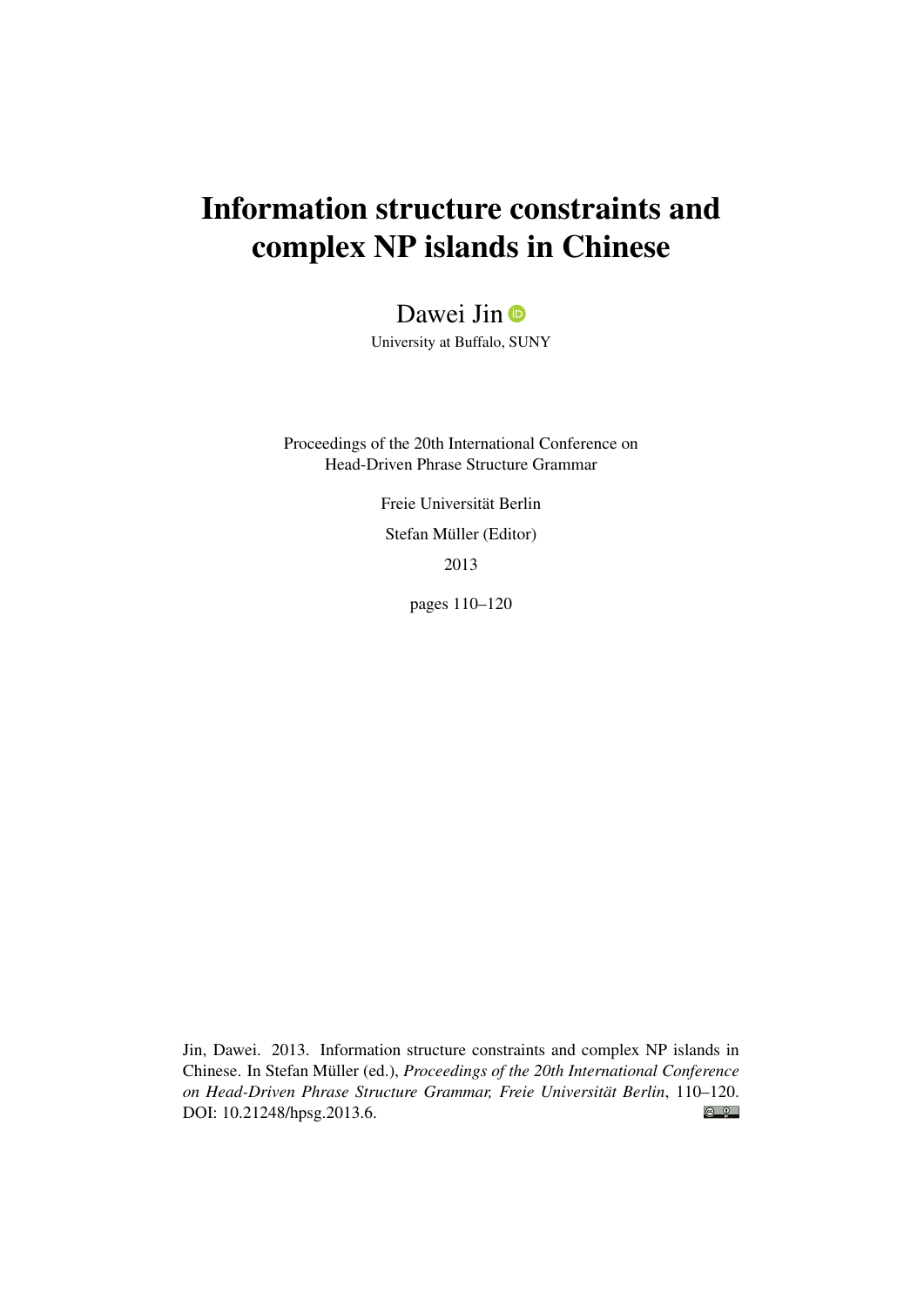#### **Abstract**

This paper presents an analysis of the complex NP island effects in Chinese. I follow Ginzburg & Sag (2000)'s analysis of *in situ wh*-interrogative construction and propose that feature percolation from the non-head clause daughter to the head daughter is required for a proper treatment of *in situ wh*relative. A semantic analysis of the idiosyncrasy of *weishenme* 'why' reveals that a definite reading is forced for a *wh*-relative when *weishenme* stays *in situ*. This requirement causes feature percolation into relative head to fail. In this way I show that the island effects in Chinese can be independently ruled out in the grammar as a case of contradiction.

#### **1 Introduction**

This paper proposes that the complex NP island constraints (henceforth: CNPC) in Chinese *wh*-interrogatives receive an information-structural explanation. I argue that mainstream treatments of CNPC in terms of movement constraints fail to predict the interpretational distinctiveness associated with different *wh*phrases. On the other hand, island facts follow naturally from an independently motivated constraint on relative clause's propositional content, motivated by this distinctiveness. I adopt an HPSG implementation used in representing *in situ wh*-interrogatives (Ginzburg & Sag, 2000). I show this framework allows us to impose fine-grained interactional constraints that capture the relation between *wh*-phrases and semantic interpretation.

 The rest of this paper will be structured as follows: Section 2 reviews the core data surrounding CNPC effects in Chinese; Section 3 summarizes previous theories on Chinese strong islands, couched in the transformational framework, and discusses their shortcomings; Section 4 examines the behavioral differences between reason adverbial *weishenme* 'why'' and other *wh*-phrases in some detail, and derives the CNPC effects by an information-structural constraint based on this distinction; Section 5 presents an HPSG implementation of the above mentioned analysis; Section 6 concludes the paper.

#### **2 Data**

It has long been noted (Huang 1982; Aoun & Li, 1993; Tsai, 1994; Huang et al, 2009) that *in situ wh*-phrases in Chinese can circumvent the canonical CNPC effects, where proper interpretation cannot be established when a *wh*-phrase is associated with a relative-clause internal position. As (1) shows, when a *wh*phrase is overtly fronted, both Chinese and English induce island effects; however, such effects disappear when Chinese *wh*-phrases stay *in situ.***<sup>1</sup>**

(1) a.?? What do you like the person [who wrote \_ ]? b.?? Shenme, ni xihuan [ xie \_ ] de ren?  *What, you like write REL person*  c. Ni xihuan [shei xie ] de shu?  *You like who write REL book*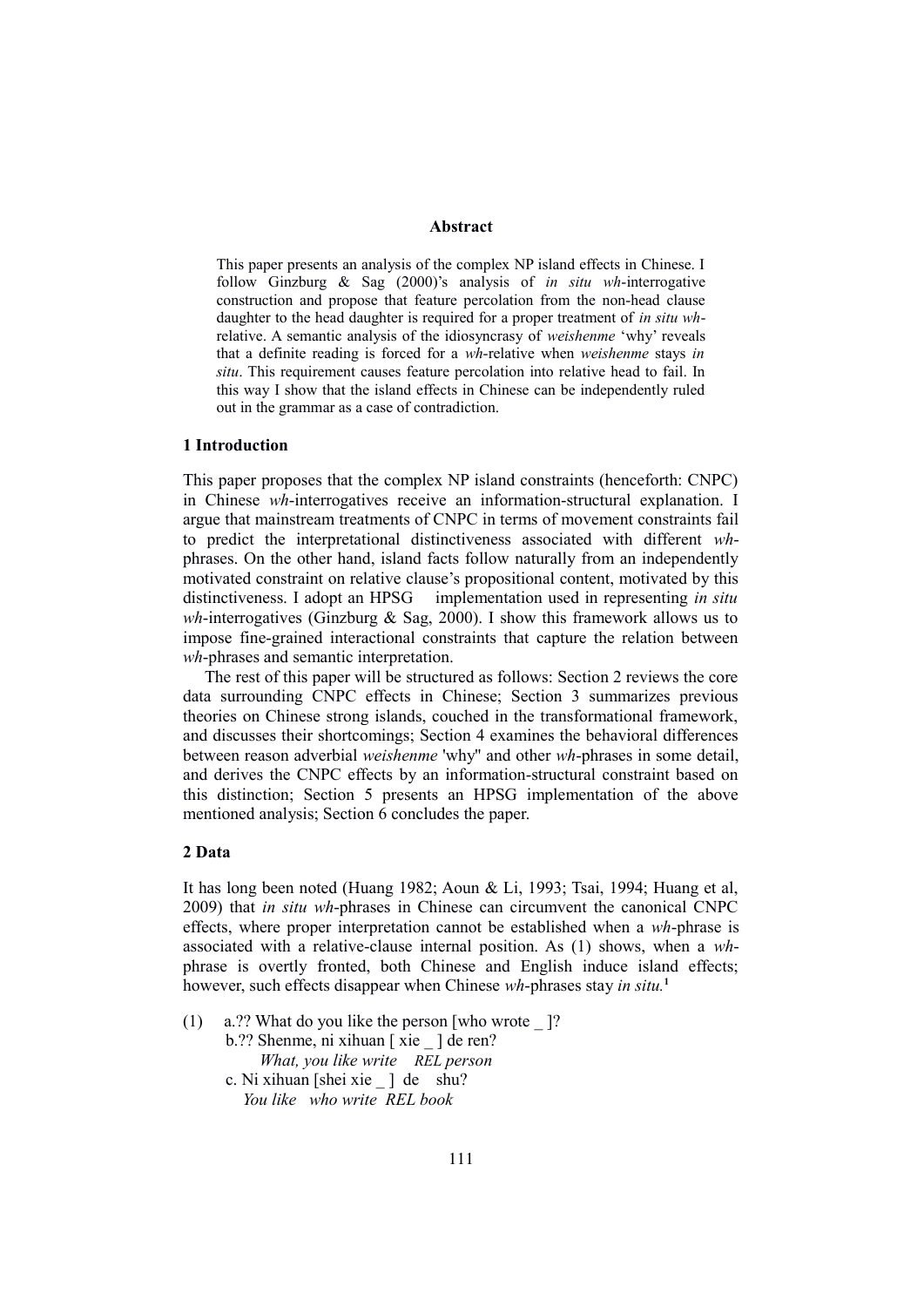'Who, do you like the book(s) that  $\pm$  wrote?' d. Ni xihuan [\_ xie shenme] de shu?  *You like write what REL book* 'What topic<sub>i</sub> do you like book(s) that describes  $\frac{1}{2}$ 

On the other hand, it has been claimed since Huang (1982) that CNPC obtains for *in situ* reason-adverbial, *weishenme* 'why', illustrated below.

(2)  $\#$ Ni xihuan [ta weishenme xie ] de shu?  *You like he why write REL book* # Why<sub>i</sub> do you like the books that he wrote  $\frac{1}{2}$ ?

Crucially, this contrast has been argued to be a matter of argument-adjunct distinction (Huang, 1982), given examples like the following, where island effects once again disappear when *weishenme* is replaced by an argumental reason *wh*-phrase, *yinweishenme* 'because of what (reason)'.**<sup>2</sup>**

(3) Ni xihuan [ta yinwei shennme xie \_] de shu?  *You like he because.of what write REL book* 'What reason do you like the book(s) that he wrote for that reason?'

### **3 Previous Analyses**

The mainstream explanations of *weishenme*-induced CNPC (Huang et al, 2009; Cheng & Rooyrck, 2000; Cheng, 2009) have been to take the unruly behavior of *weishenme* as crucial evidence for the existence of covert movement. Specifically, these theories argue that for a *wh*-interrogative to receive proper interpretation in Chinese, the interrogative feature at the matrix scope position needs to be checked off at LF, the purported level of representation that provides the feed for semantic interpretation. One way to achieve feature checking is to move the *wh*-phrase to the matrix position at LF. However, the complex NP domain, which subsumes relative clause, constitutes a barrier against movement, inducing island effects. This explains why *weishenme* induces CNPC. To explain away the island-free behaviors of other *wh*-phrases, a separate, movement-free licensing mechanism for *wh*-interpretation, unselective binding (Pesetsky, 1987; Reinhart, 1998; Aoun & Li, 1993; Tsai, 1994), is proposed, which selectively targets *wh*-arguments.

However, this line of reasoning faces several difficulties.

Theoretically, a movement-based explanation should predict that the island effects disappear in overt pied piping, since it involves extraction of the entire complex NP domain, and therefore the *in-situ wh*-phrase should not cross any barrier. Overt pied-piping of the whole NP chunk to topicalized position is commonly attested in Chinese filler-gap constructions, as (4) illustrates.

- (4) a. [Shei xie \_] de shu, ni xihuan? *Who write REL book, you like* 'Books written by who, do you like?'
	- b. [\_ xie shenme] de shu, ni xihuan?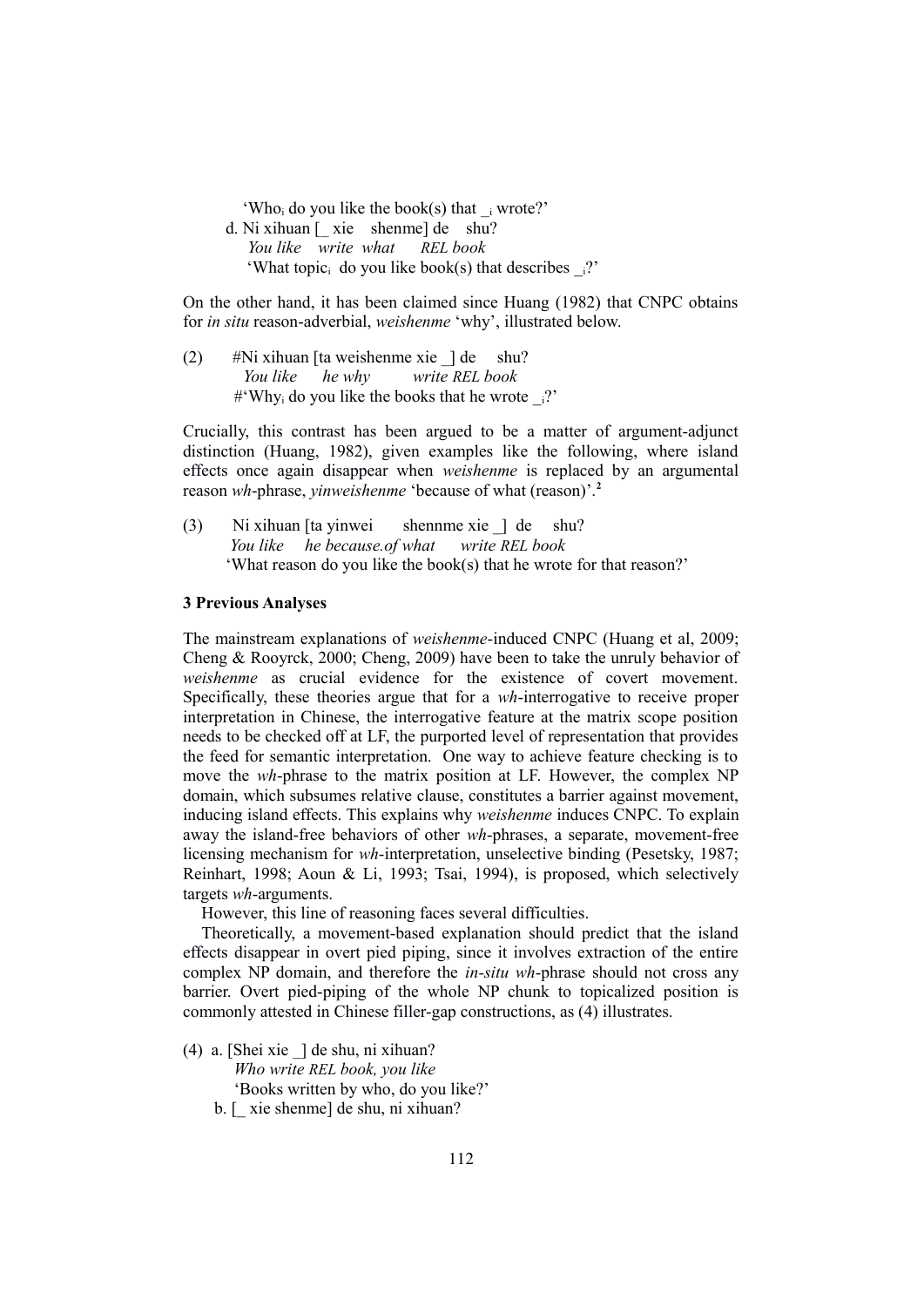*Write what REL book, you like* 'Books which describe what, do you like?'

However, overt pied-piping fails to rescue *weishenme-*islands, as the following shows

(5) #[Ta weishenme xie \_ ] de shu, ni xihuan?  *He why write REL book, you like* 'Books which he wrote why, do you like?'

Under a movement-based theory, this fact seems mysterious because there seems to be no non-stipulatory reasons why pied-piping should be ruled out as an option in (5).

Empirically, other adjuncts or adverbials are also island-free, as (6) shows.

- (6) a. Ni hui mai [\_ mai duoshaoqian] de shu?  *You will buy sell how.much REL book*  'How much will you buy the book(s) that were sold for that amount of money?'
	- b. Ni xuyao [ na'er neng maidao \_ ] de shu?  *You need where can buy=RES REL book* (REL: resultative) 'Where do you need the books that can be bought at that place?'

Therefore, the purported argument-adjunct asymmetry, motivated by the contrast between (2) and (3), is only apparent. The actual contrast w.r.t. CNPC effects involves *weishenme* versus all other *wh*-phrases. It seems hardly desirable that a structural mechanism is formulated upon one data point alone and is forced to rule out all the remainder.

 Furthermore, structural theories fail to take account of the fact that the acceptability for *wh*-phrases in a relative is interpretation-dependent. Crucially, I argue that only generic readings are available for the aforementioned island-free examples. Because there is no definite determiners in Chinese, whether a relative head receives generic or definite readings is normally resolved by contexts. However, as (7) exemplifies, when a definite reading is forced via the presence of the demonstrative *nei* 'that', CNPC effects arise even for *in situ wh*arguments.**<sup>3</sup>**

(7) a.#Ni xihuan [shei xie \_] de nei-ben shu? *You like who write REL DEM-CL book* #'Who<sub>i</sub> do you like that book that  $\frac{1}{1}$  write?'  $b \# Ni$  xihuan [ta yinwei shenme xie ] de nei-ben shu? *You like he because.of what write REL DEM-CL book* #'What<sub>i</sub> do you like that book that he wrote because of  $i$ ?'

Conceivably, a structural theory may argue that definiteness markers can be barriers of movement. Indeed, Huang (1982) proposes exactly this kind of explanation for the following English example.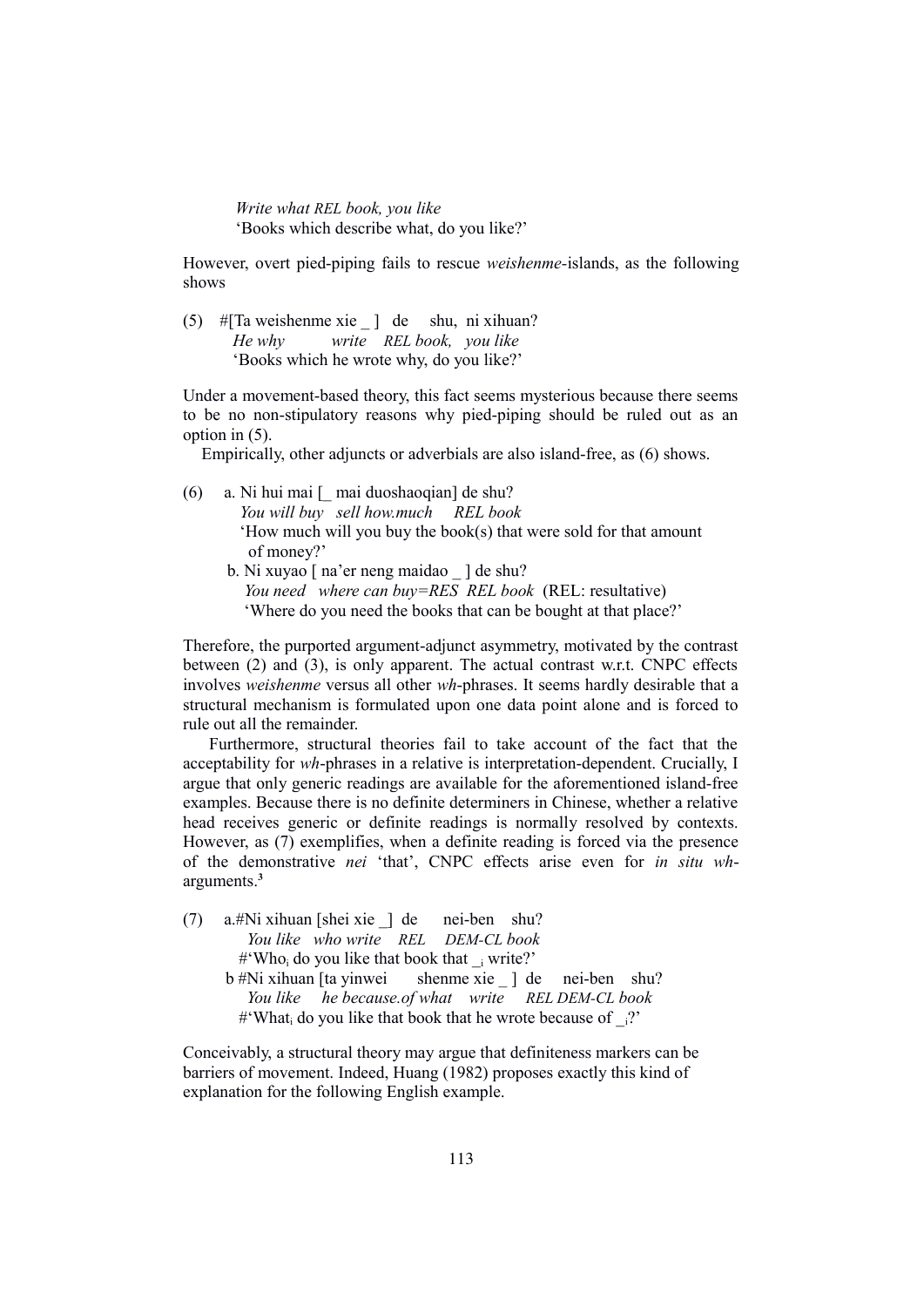(8) a. Who have you read reviews of \_? b.\*Who have you read this review of ?

However, the same explanation cannot be extended to the anti-definiteness effect in Chinese, because in such cases no movement occurs: *wh*-arguments undergo unselective binding, and binding, according to standard structural assumptions, is not sensitive to movement barriers (Cheng & Rooyrk, 2000; Cheng, 2009).

These suggest that we should look for the explanation for *weishenme*-induced CNPC within the interpretational component of grammar. Below I propose such an analysis.

#### **4 My Analysis**

The semantics of *why* has long been noticed to be peculiar crosslinguistically (Bromberger, 1992; Szabolcsi & Zwarts, 1997). Recent literature has presented various treatments for *why*'s idiosyncrasy, e.g. *why* favors high attachment or late insertion (Ko, 2005). I will adopt Tsai (2008)'s proposal that Chinese *weishenme* takes the underlying event as its internal argument and functions as a sentential operator; On the other hand, the argumental reason *wh*-phrase *yinweishenme* 'because of what' modifies the underlying predicate and functions as a derived predicate in the manner of VP-adverbials. I argue this formulation can readily account for the differing interpretations elicited by the two *wh*-phrases.

 For example, although the semantic distinction of *weishenme*/*yinwei shenme* does not yield logically distinct interpretations when a single event is under discussion, different interpretations arise when a multiple event reading is elicited through the introduction of a quantifier.

- (9) a. Lisi yinwei shenme cizhi? *Lisi because.of what resign* 
	- 'What reason does Lisi have for resigning?
	- b. Lisi weishenme cizhi?  *Lisi why resign*

'Why did Lisi resign?'

- c. Weishenme duoshu ren cizhi?
	- *Why most person resign*
	- 'Why most people, not few people, resign? (What is the singular reason that causes most people in the salient discourse to resign?)'
- d. Duoshu ren yinwei shenme cizhi?
	- *Most person because.of what resign*
	- 'What reason did most people have for resigning? (What reasons can account for the majority cases of resignations?)'
- e. Weishenme meiyouren/henshaoren cizhi? *Why nobody/few person resign* 'Why nobody/few people resigned?'
- f. Meiyouren/henshaoren yinwei shenme cizhi? *Nobody/few people because.of what resign* 'What reasons did nobody/few people have for resigning?'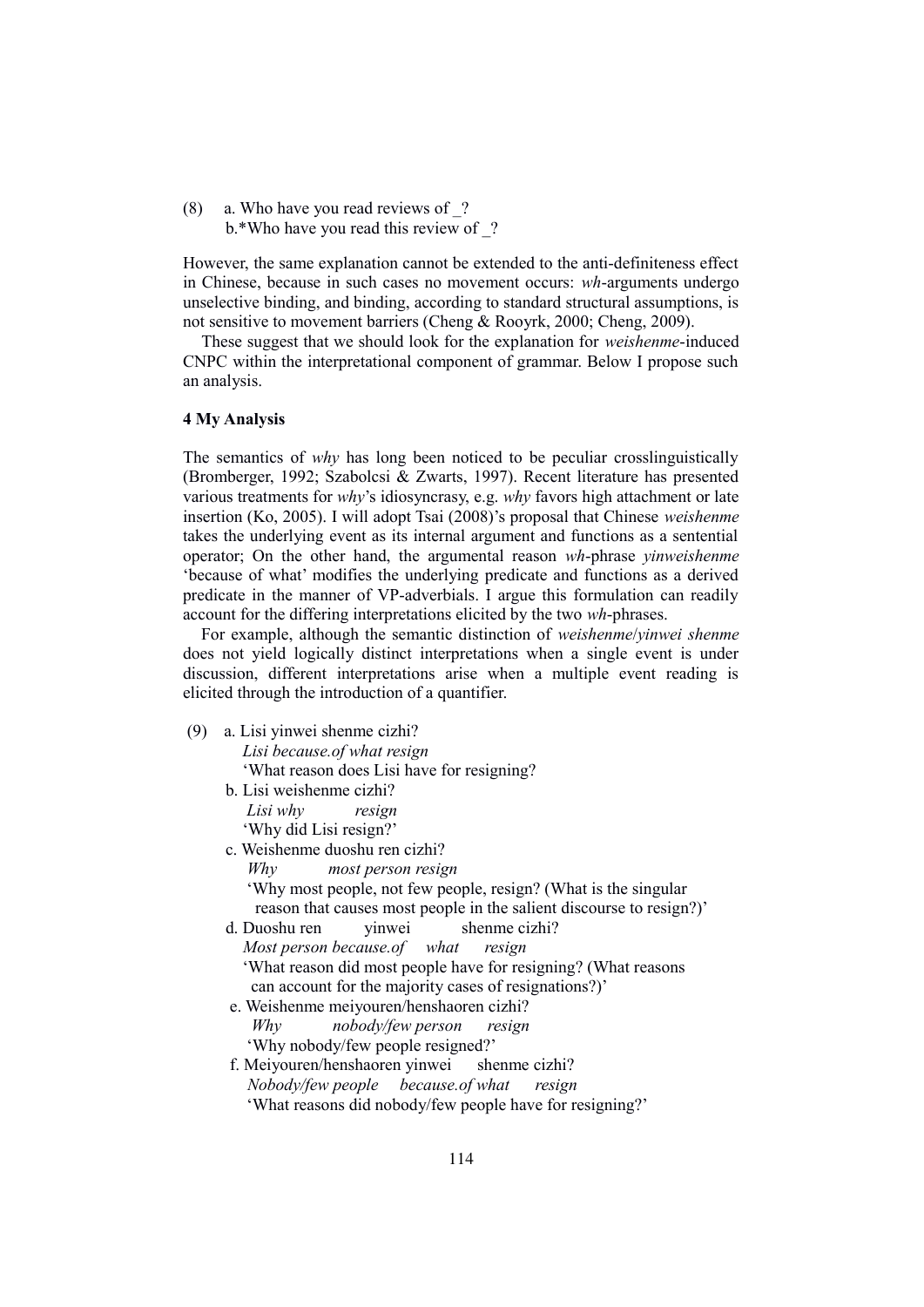Generalized quantifiers like *most/few* need to quantify over properties/predicates. Therefore they can only take *yinweishenme* as argument, whereas *weishenme* ranges above the entire quantified event as its argument. Thus when we adopt a strictly compositional semantic derivation by interacting reason *wh*-phrases with other constituents, the resulting logical interpretations will differ. This, I argue, underlies the purported island effects in Chinese.

 To begin with, interpretation of a clause containing a *wh*-phrase requires the propagation of the interrogative feature (Fiengo et al, 1988; von Stechow, 1996). For example, when an interrogative NP is contained within another NP, as in *pictures of who*, the head NP will also be construed as interrogative. Just as *who* is a quantifier ranging over individuals, *pictures of who* may be construed as a quantifier ranging over pictures sets defined by their owners. This feature percolation idea has been implemented using different semantic frameworks, but the basic intuition remains the same.

 In a *wh*-relative, *wh*-feature percolation requires the head noun to denote a set of entities defined in terms of the properties specified in the *wh*-phrase. For example, in (10)

(10) Ni xihuan [shei xie \_ ] de shu?  *You like who write REL book*  'Who is the person s.t. you like book(s) that (s)he wrote?'

The embedded *wh*-argument *shei* '*who*' denotes a salient set of individuals who have written books, and the question ranges over any books that bear the property of being written by this set of individuals.

 A definite reading, where the set of books are already salient from context, and we are inquiring after its author, is not available. That is to say, the identity of the books cannot be known *a priori*, but has to crucially rely on anchoring the identity of the individual who writes them.

 Similarly, in (11), a set of alternative sets of books are characterized in terms of a set of discourse-salient reasons as follows

(11) Ni xihuan [ta yinwei shennme xie ] de shu?  *You like he because.of what write REL book* 'What readon do you like the book(s) that he wrote for that reason?'

For example, imagine we have a context where a book A was written for reason  $R_1$ , a book B was written for reason  $R_2$ , etc. The *wh*-relative in (11) would pick out the set of books {A, B,…}, which are defined in terms of the set of reasons {R1, R2…}. Crucially, the *wh*-feature must percolate from the clause-internal *wh*phrase to the head, so that the identity of the head noun is determined by the property specified within the *wh*-phrase.

 On the other hand, *weishenme* cannot lend itself to such an interpretation, because a *weishenme*-question necessarily solicits the cause of a particular event which is denoted by the propositional argument that *weishenme* takes. Therefore if in (11) *yinweishenme* is replaced by *weishenme*, the relative clause will derive a class of propositions as follows: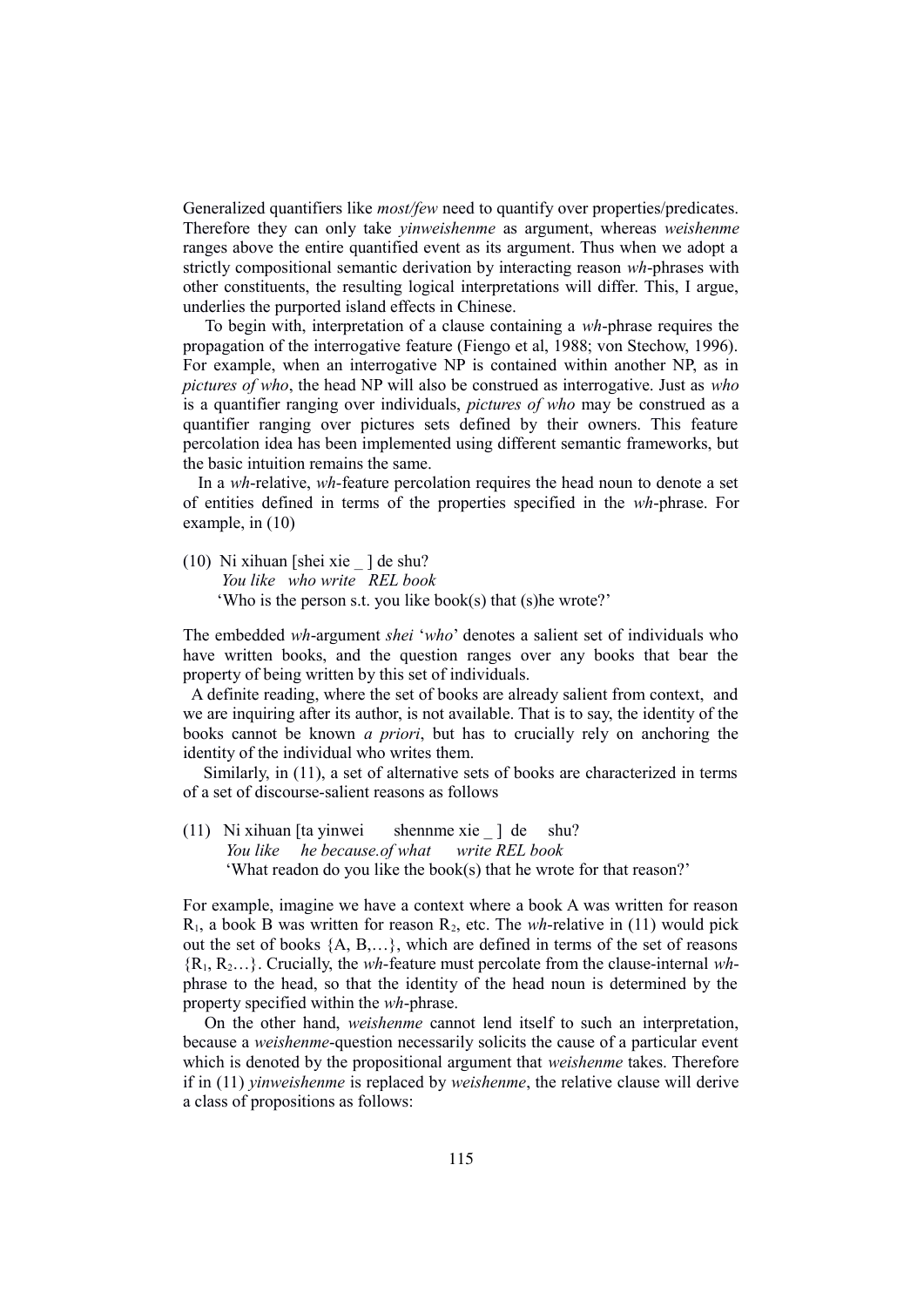(12) {reason r1 CAUSES the event e, reason r2 CAUSES the event e,  $\dots$  }where e stands for an event of book-writing, and  $R{R_1,R_2...}$  are contextually salient reasons that might explain the occurrence of e.

Given that *weishenme* is anchored to a particular event, it cannot provide a classification base that derives multiple events. In fact, it is only logically coherent with a specific reading, i.e. there exists a reason that causes his writing a particular book that the addressee likes, and we are wondering what this reason is. Therefore, the discourse referent of the head noun is not anchored by the relative clause, it must be known *a priori*, and by locating this referent, we are retrieving the reason for this particular event.

 This results in a paradox, because the propositional content within the relative clause plays no role in identifying the head noun, therefore feature propagation is impossible.

The anti-definiteness effect follows from the same reason: a demonstrative indicates that the discourse referent of the head noun is an *a priori* known entity salient from prior discourse. However, since the relative clause's propositional content is interrogative, it cannot serve to anchor this referent, therefore similar contradiction occurs.

#### **5 Formalization**

Below I present an HPSG formalization based on Ginzburg & Sag's (2000) analysis of *wh*-interrogatives. I show HPSG mechanisms neatly account for this island theory in terms of feature constraints, without incurring the difficulties encountered by a movement-based theory.

The Chinese *in situ wh*-relative construction can be treated as being subject to the constraints associated with matrix *in situ* interrogative clauses (*is-int-cl*) and embedded relative clauses (*rel-cl*). Importantly, *is-int-cl* possesses several peculiar properties compared to fronted *int-cl*. First, it must allow the non-initial *wh*-word in its *in situ* position to bear a specified WH-value (Ginzburg & Sag, 2000). Second, association of this WH-value at the root clause level needs to be guaranteed, in order for the matrix content type to be *question*. This requires the WH-value to percolate up via head, given there is no initial filler.

The following constraint by Ginzburg & Sag (2000) already allows WHpercolation to occur via the head-argument path:

(13) WH-Amalgamation Constraint<br>  $word \rightarrow / \begin{bmatrix} SS|WH & \boxed{\Sigma 1} \cup ... \cup \boxed{\Sigma n} \\ ARG - ST & (\boxed{WH[\Sigma 1]}, ..., [\boxed{WH[\Sigma n]}]) \end{bmatrix}$ 

As is discussed in my previous analysis, a crucial step to guarantee a question reading is to allow the WH-value to be shared with the relative head, so that it can percolate up all the way through the matrix clause head. This is formulated in a separate WH-amalgamation constraint:

(14) Rel WH-Amalgamation Constraint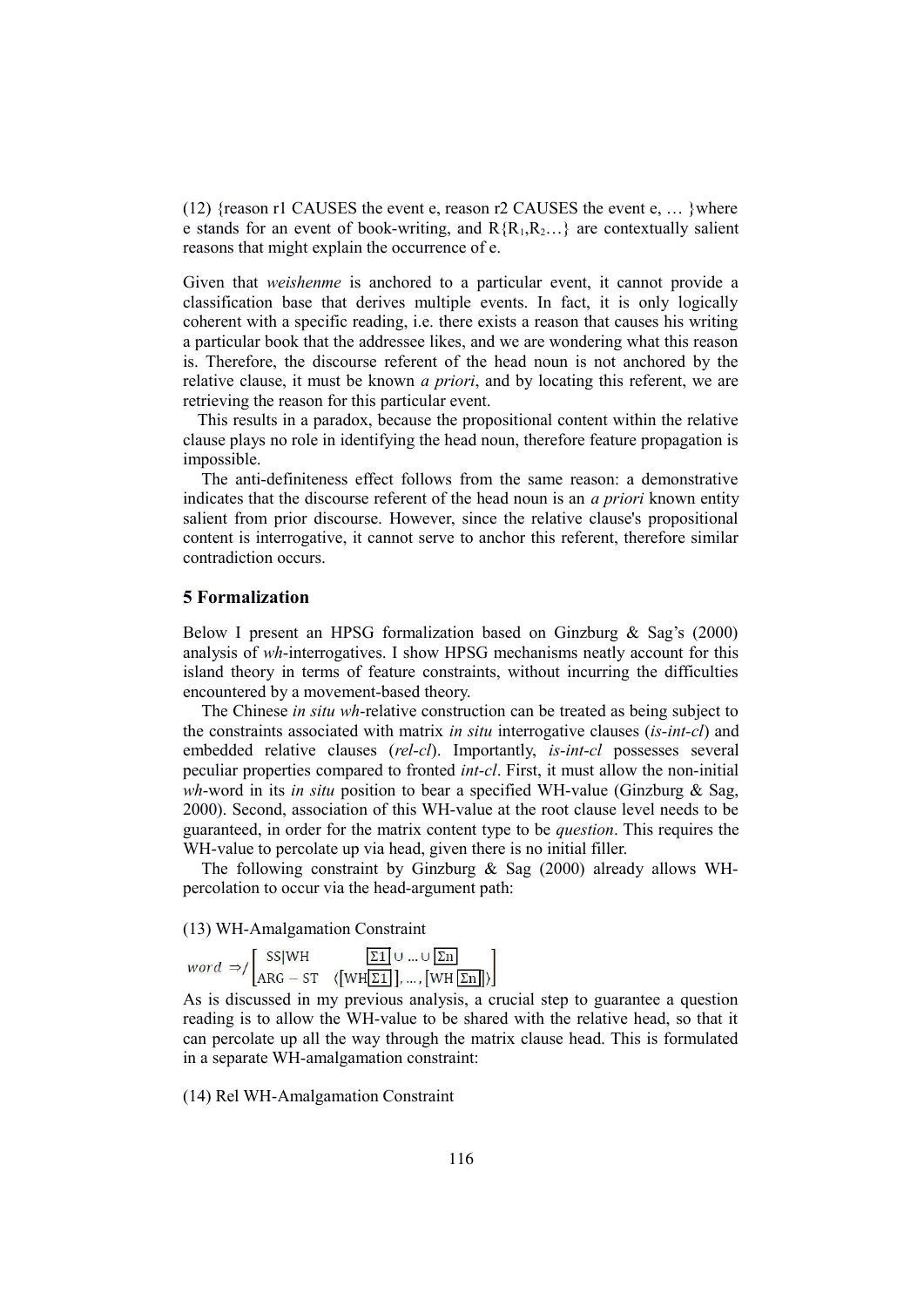$$
rel-cl \Rightarrow / \begin{bmatrix} \text{SS} \mid \text{WH} & \text{Z} \\ \text{MOD} & \text{Z} \end{bmatrix}
$$
  

$$
\text{SLASH} \quad \boxed{1} \text{SS} \mid \text{WH} \cdot \boxed{2}
$$

Finally, NPs with a definite reading will have a [DEF +] feature, whereas generic NPs receive a [DEF –] feature. This feature is specified in the CONTENT since it is a semantic/pragmatic feature. Thus a demonstrative head NP is marked [DEF +], so is the head NP of a *weishenme*-relative clause.

 On the other hand, whenever a WH-value is specified for a word, the word must be indefinite. This is because a WH-word inherently ranges over a set of properties, and thus cannot ground a particular discourse referent. I incorporate this requirement by stipulating it as the following constraint:

## (15) *A noun with a non-empty WH value must be [DEF -] in its CONTENT*.  $\text{noun} \Rightarrow / \begin{bmatrix} \text{SS} | \text{WH} & \text{ne} \\ \text{CONT} & \text{[DEF]} \end{bmatrix}$

For an *wh*-argumental *is-int-cl* like (11), the WH value can percolate all the way up until getting associated at the root clause. First, through (13) it percolates to the embedded clause level, and then to the relative head via (14). Then (13) applies again, until it reaches the matrix root clause. Importantly, the relative head NP is marked [DEF-] when it inherits the WH-value. Also, the semantics of the relative clause results in a generic reading for the head NP, which also requires a [DEF-] value. These two requirements give compatible results, and the whole derivation can be implemented as follows:



For a *weishenme is-int-cl* as in (2) (repeated below)

(17) #Ni xihuan [ta weishenme xie] de shu?  *You like he why write REL book*  $\#^{\mathcal{L}}$ Why<sub>i</sub> do you like the books that he wrote  $\frac{1}{2}$ ?

The WH-value of the relative clause percolates up to the head NP and requires it to be specified as [DEF-]. However, the semantics of the relative clause imposes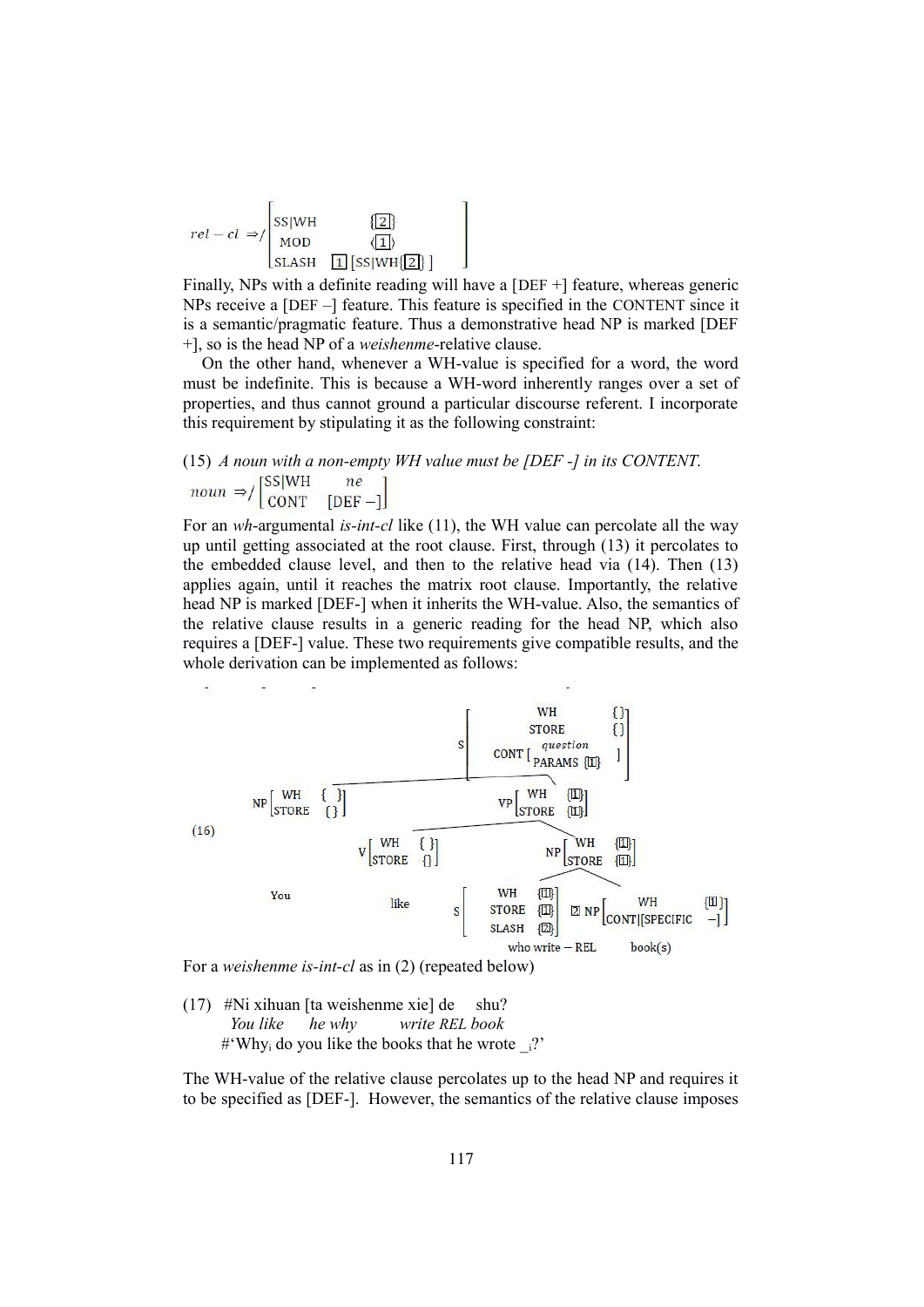a definite reading for the head NP, marking it [DEF+]. These two competing feature valuations create contradiction, and as a result the type *weishenme is-intcl* is ruled out by the interacting constraints and doesn't get generated. The representation of (17) is as follows:



Similarly, when the type *wh-argumental is-int-cl* interacts with the type *definite-NP*, contradiction also arises. This explains the anti-definiteness effect. As the following shows, the presence of a demonstrative determiner marks the head NP as a [DEF+] NP, however, percolation of WH-value from the relative clause daughter requires the head NP to bear a [DEF-] value. The competing requirements cannot be accommodated, and therefore this structure is also ruled out.



#### **6 Conclusion**

This paper argues that the CNPC in Chinese are explained by semanticopragmatic mechanisms. Structural explanations fail to address the fact that the idiosyncratic semantics of *why* gives rise to different interpretations compared to other *wh*-phrases. I show that once this distinction is made, the interpretation differences underlie the judgment contrasts w.r.t. island effects. This solution is readily accommodated within a constraint-based HPSG framework.

 This proposal suggests a simpler grammar, since there is no need to specify structural constraints on *in situ wh*-questions. Also, the removal of structural stipulations renders void the grounds for positing covert movement at the LF level. Thus *wh*-licensing mechanisms need not be sensitive to the syntactic categories of *wh*-phrases.

 One consequence of this is on the evaluation of island theories. If we assume that *in situ* island effects are treated on a par with overtly displaced island effects, island theories that are formulated on overt displacement cannot be extended to *in situ* cases, thus suffering from an empirical disadvantage (Lasnik, 1999; Sprouse et al, 2012; Boeckx, 2012). For example, in processing-based theories, overt displacement is crucial because the dependency it creates imposes taxing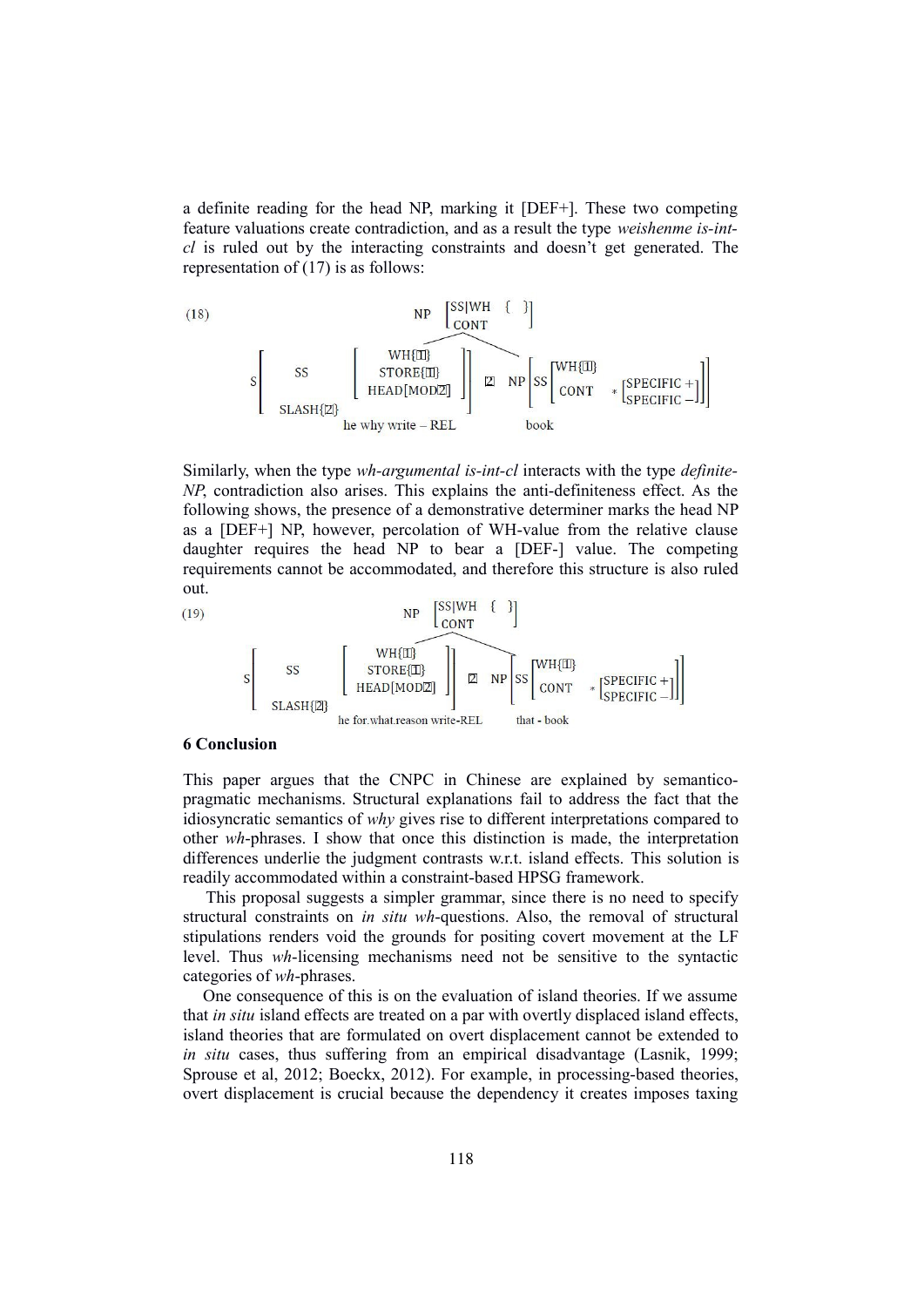burden on the processing resources of a cognitive agent (Deane, 1991; Kluender, 1998; Hofmeister & Sag, 2010). As such this approach doesn't have an explanation for Chinese island effects. However, according to my theory, it is not necessary to make this extension. Therefore, although the current claim doesn't in principle favor nonstructural theories over structural ones, it enables a level playing ground by rendering the evidence from *in situ* islands irrelevant.

#### **Notes**

1 Other strong island constraints can be similarly obviated, for example, adjunct islands and subject islands, illustrated as follows

(i) a.Ta [yinweishenme jiegu yuangong] yihou bei laoban piping=le? *He because.of what sack employees after by boss criticize=ASP*  'For what reason<sub>i</sub> was he criticized by the boss after he sacked b.[Ta yinweishenme cizhi] zui hao? *He because.of what resign be.most good*  'For what reason<sub>i</sub> will that he resigned  $\alpha$  i be the best?'

These phenomena can follow from the analysis laid out in this paper. However, I will leave their exact formulation to future work.

2 The same asymmetrical pattern holds also for Japanese and Korean.

3 One can possibly accept this sentence in a reprise reading: where the *wh*-word serves as an anaphora that refers to a previously pronounced linguistic entity in prior discourse.

#### **References**

- Aoun, J., & Li, Y. H. A. (1993). Wh-elements in Situ: Syntax or LF?. *Linguistic Inquiry*, 24(2),199-238.
- Boeckx, C. (2012). *Syntactic islands*. Cambridge University Press.
- Bromberger, S. (1992). *On what we know we don't know: Explanation, theory, linguistics, and how questions shape them*. U Chicago Press.
- Cheng, L. L. S. (2009). *Wh-in-situ*, from the 1980s to Now *Language and Linguistics Compass*, 3(3), 767-791.

Cheng, L., & Rooryck, J. (2000). Licensing Wh-in situ. *Syntax*,3(1), 1-19.

Choe, J. W. (1987). LF movement and pied-piping. *LI* 348-353.

Deane, P. (1991). Limits to attention: A cognitive theory of island phenomena. *Cognitive linguistics*, 2(1), 1-63.

- Del Gobbo, Francesca. (2001). "Appositives schmappositives in Chinese." *UCI working papers in linguistics*7 : 1-25.
- Erteschik-Shir, Nomi (2007). *Information Structure: The syntax-discourse interface*. Oxford.

Fiengo, R., Huang, C. C. T. J., & Lasnik, H. (1988). The Syntax of Wh-in-